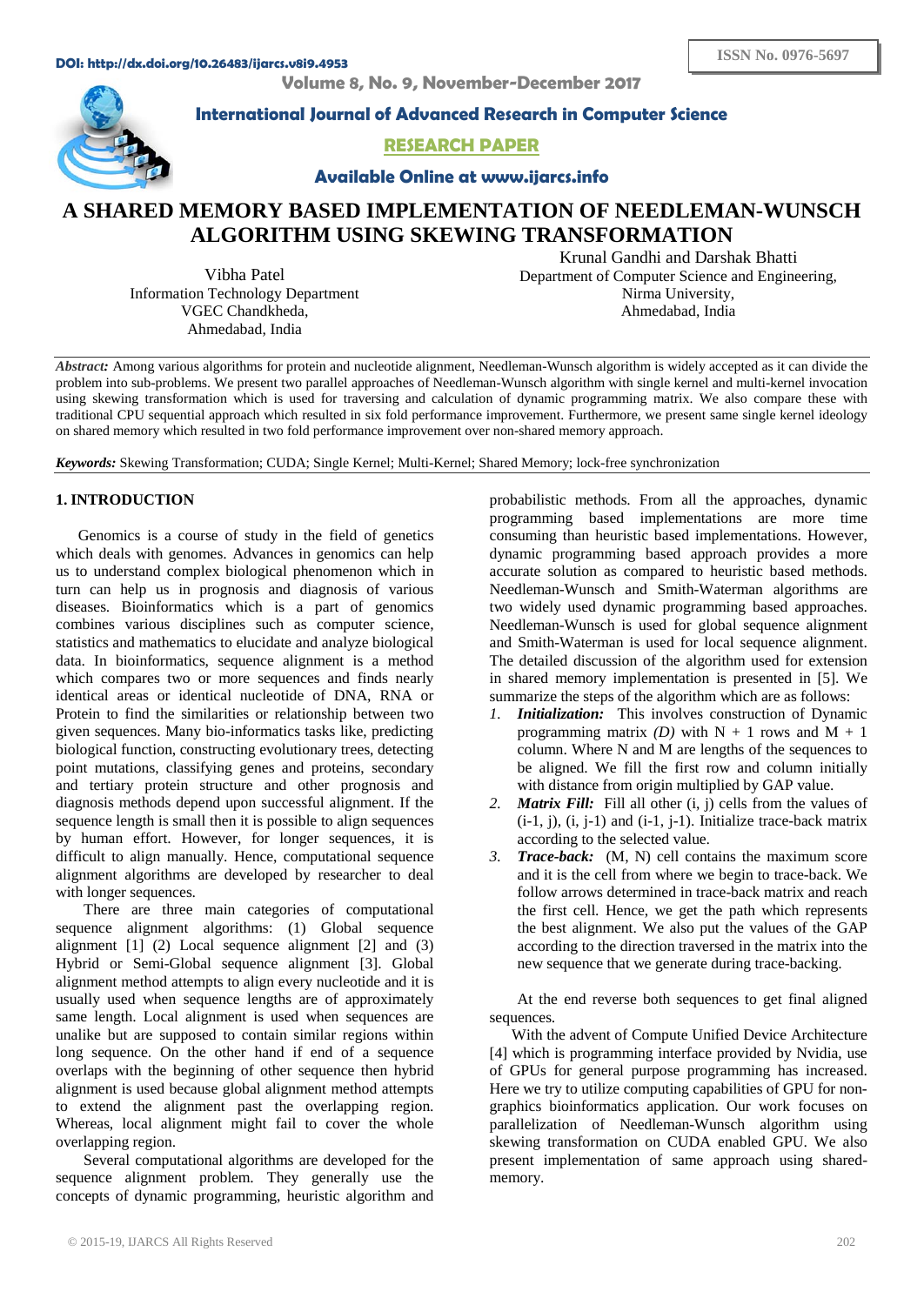Global memory in GPU is an off-chip device memory which is usually larger in size with life until the application closes or it is freed explicitly. It is visible to all the threads and blocks which have a pointer to the memory region. Shared memory on the other hand is on-chip memory. Due to high capabilities, it is usually smaller in size depending on the device. The visibility of shared memory is restricted to only threads within the same block. Shared memory is magnitudes faster to access than global memory and acts like a local cache shared among the threads of a block. Here we devise a method to effectively utilize the shared memory for our approach.

In section 2, we describe the approach for parallelizing the algorithm using skewing transformation. In section 3, we describe how to use CUDA enabled GPU to improve performance and reduce the time for execution. In section 4, we compare the performance of sequential CPU based implementation with two parallel GPU based implementations and shared memory implementation. We show the effectiveness of our implementations in section 4. In this paper we present a shared memory based approach. The related work is presented in section 5 and then we summarize our work.

# **2. PARALLEL APPROACH**

Each value *(i, j)* in the dynamic programming matrix *(D)* is dependent on three values:  $(i-1, j)$ ,  $(i, j-1)$  and  $(i-1, j-1)$ . The dependence relation of the matrix is shown in the Figure 1 and to execute this in parallel we need to calculate the values in anti-diagonal order.

The row major order of calculation in each iteration is shown in Table I. In first iteration only *(1, 1)* will be calculated, in second iteration *(1, 2)* and *(2, 1)* will be calculated in parallel, in third iteration *(1, 3)*, *(2, 2)* and *(3, 1)* will be calculated in parallel and so on. There is no scope for *(1, 1)* and *(8, 8)* to be executed in parallel, as the value of *(8, 8)* depends on *(8, 7)* and *(7, 8)*.

It is evident from Table I that in the eighth iteration maximum parallelism can be achieved. To calculate all the values, we apply skewing transformation on the original iteration space. After applying skewing transformation, the original iteration space as shown in Figure 1(a), gets transformed to the one shown in Figure 1(b). Each iteration with same numbers indicates the elements which can be executed in parallel. However, each parallel section separated by dotted lines indicates requirement of synchronization of the iteration space. The concept of loop skewing and block synchronization is as discussed in [5].



(a) Original Iteration Space (b) Transformed Iteration Space Figure 1. Original and Transformed iteration space

#### *A. Impementation Approaches*

The parallel approach is implemented using both, lockbased and lock-free mechanism as shown in Figure 2. We briefly discuss the approaches in the following subsection.

*1) Lock Based Approach:* In lock-based synchronization approach a global mutex variable is created to count the number of thread blocks that reach synchronization point. Mutex is incremented by 1 each time a block completes its execution. Then the value of mutex is compared with the target value repeatedly. After synchronizing each thread block, execution can move to next phase. Here the value of goal is set to number of blocks in the kernel when the barrier is invoked first. This value is then incremented by *N* each time barrier is invoked. This approach is easier and efficient than resetting mutex each time after completion of a barrier invocation because it reduces the number of instructions and prevents conditional branching.

| 1  | 1,1 |     |     |     |     |     |     |     |
|----|-----|-----|-----|-----|-----|-----|-----|-----|
| 2  | 1,2 | 2,1 |     |     |     |     |     |     |
| 3  | 1,3 | 2,2 | 3,1 |     |     |     |     |     |
| 4  | 1,4 | 2,3 | 3,2 | 4,1 |     |     |     |     |
| 5  | 1,5 | 2,4 | 3,3 | 4,2 | 5,1 |     |     |     |
| 6  | 1,6 | 2,5 | 3,4 | 4,3 | 5,2 | 6,1 |     |     |
| 7  | 1,7 | 2,6 | 3,5 | 4,4 | 5,3 | 6,2 | 7,1 |     |
| 8  | 1,8 | 2,7 | 3,6 | 4,5 | 5,4 | 6,3 | 7,2 | 8,1 |
| 9  | 2,8 | 3,7 | 4,6 | 5,5 | 6,4 | 7,3 | 8,2 |     |
| 10 | 3,8 | 4,7 | 5,6 | 6,5 | 7,4 | 8,3 |     |     |
| 11 | 4,8 | 5,7 | 6,6 | 7,5 | 8,4 |     |     |     |
| 12 | 5,8 | 6,7 | 7,6 | 8,5 |     |     |     |     |
| 13 | 6,8 | 7,7 | 8.6 |     |     |     |     |     |
| 14 | 7,8 | 8,7 |     |     |     |     |     |     |
| 15 | 8,8 |     |     |     |     |     |     |     |

*2) Lock Free Approach:* In lock-free approach, the mutex is incremented by an atomic function. This serializes the incrementation of mutex variable, despite the fact that all the operations are performed in separate blocks. Here we implement lock-free synchronization without having atomic operations. The concept behind this method is to dedicate a sync variable to each individual thread block, so that each block can track its sync status without committing the global mutex variable, thus preventing dead lock.



Figure 3.

*3) Shared Memory Approach***:** In our shared memory approach first, we divide the dynamic programming matrix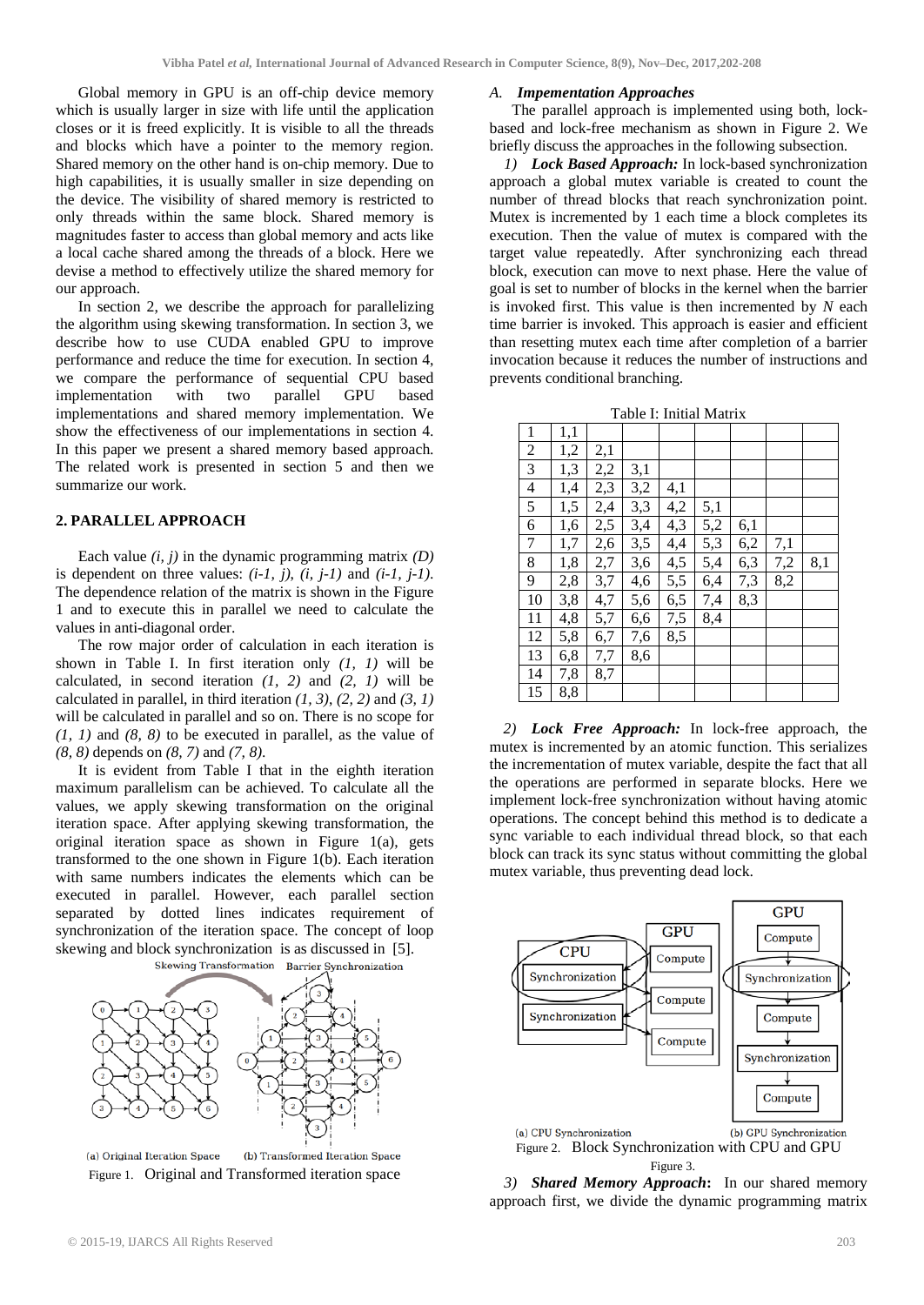(D) in chunks and then copy these chunks to shared memory. After that skewing transformation is applied so that computation can be done in parallel. The computation results are then copied back to original dynamic programming matrix. Reading and writing overhead is not significant over here as shared memory is much faster than global memory. We elaborate this approach in next section.

## **3. IMPLEMENTATION**

After applying skewing transformation, we can parallelize NW by multiple kernel invocations at the point of block synchronization. The alternative is to use the single kernel call implementation using block synchronization approach. Here, each block in the GPU needs to synchronize the threads using syncthreads(). The block synchronization within single kernel call can use the methods described in subsection 2A. We use Lock-free implementation of the block synchronization as it gives better performance than lock-based approach.

## *B. Non Shared (Global) Memory Implementation*

In this implementation, the GPU kernel is launched with selected number of threads per block. The number of blocks is function of sequence length and number of threads per block *f(sequence\_length, number\_of\_threads)*. To simplify the process, we launch threads and blocks in only *x* direction. The calculation involves comparison of both sequences; hence we pass both the sequences to the kernel at launch time. The dynamic programming matrix *(D)* and trace-back matrix *(T)* is determined using Algorithm 1. It makes dependent looping structure easier to parallelize, and hence gives performance improvement when implemented on GPU.

The calculation of the dynamic programming matrix *(D)* in a single block is shown in the Algorithm 2. The same logic is applicable to all the blocks in the grid, while applying the algorithm for large sequence length. In that case, we require the use block\_synchronization() instead of thread\_synchronization(). This block synchronization makes use of lock-free approach as discussed in [5].

**Algorithm 1:** Parallel Needleman-Wunsch Algorithm

.

**Input:** Dynamic Programming Matrix (*d\_mat*), Sequence 1 (*d\_seq1*), Sequence 2 (*d\_seq2*), No. of Threads/Block, No. of Blocks

**Output:** Updated Dynamic Programming Matrix (*d\_mat*) *thread id = calculate thread id in block*( ) *block\_size = calculate\_block\_dim*( ) *d\_mat*[*thread\_id*] *= thread\_id \* GAP d\_mat*[*thread\_id \* block\_size*] *= thread\_id \* GAP* **for**  $i = 0 \rightarrow block\_size$  **do** *row = thread\_id*  $col = i - thread$  *id*  **if** *thread*  $id \leq i$  **and**  $row \neq 0$  **and**  $col \neq 0$  **then**  $left = d$ <sub>*mat*[*row \* block\_size + col - 1*] + *GAP*</sub>  *top= d\_mat*[(*row-1*)*\*block\_size + col*] *+ GAP*  **if**  $d\_seq1$ [ $row - 1$ ] ==  $d\_seq2$ [ $col-1$ ] **then**  $dia = d\_mat[(row-1)*block\_size+col-1] + MATCH$  **else** *dia*=*d\_mat*[(*row-1*)\**block\_size*+*col*-*1*] + *MISMATCH d\_mat[row\*block\_size + c] = max(t, top, dia) thread\_synchronization()*

**for**  $j = 0 \implies block \text{ size }$ **do**  $row = block\_size - 1 - thread\_id + j$  *col* = *thread\_id* **if** *thread*  $id \leq block$  *size* **then**  $left = d$  mat<sup> $f$ </sup>row \* *block* size +  $col - 1$ } +  $GAP$  $top = d$  *mat* $[(row-1)*block$  *size* + *col*] + *GAP* **if**  $d\_seqI$ [ $row-I$ ] =  $d\_seq2$ [ $col-I$ ] **then**  $dia = d$   $mat[(row - 1) * block size + col - 1] +$  *MATCH*  **else**  $dia = d\_mat[(row - 1) * block\_size + col - 1] +$  *MISMATCH*   $d$ *\_mat*[ $row * block_size + c$ ] =  $max(left, top, dia)$  *thread\_synchronization*() **return**

## *C. Shared Memory Implementation*

As shared memory is very limited we need to use it prudently. First we create a shared memory of 32 x 32 size. Then we transfer dynamic programming matrix *(D)* in chunks of 32 x 32 into shared memory. Here we apply the single kernel lock free approach as discussed in previous section. After computation resulting matrix is transferred back to dynamic programming matrix. This process is repeated until whole dynamic programming matrix *(D)* is computed



 Figure 3: Original and Transformed Iteration space of Shared Memory Approach

**Algorithm 2:** Dynamic Programming Matrix Calculation (Shared Memory)

.

**Input:** Dynamic Programming Matrix (*d\_mat*), Sequence 1 (*d\_seq1*), Sequence 2 (*d\_seq2*), No. of Threads/Block, No. of Blocks

**Output:** Updated Dynamic Programming Matrix (*d\_mat*) *bx = blocks\_in\_x\_dimension tx = threads\_in\_x\_dimensions ty = threads\_in\_y\_dimension beg = length(d\_seq1) \* 32 \* bx end = beg + length(d\_seq1) step = 32* **for**  $a = beg \rightarrow end$  **do** *\_shared\_ int s*[*32\*32*]*, t*[*32\*32*]  *\_shared\_ char seq1*[*32*]*, seq2*[*32*]' *sync\_threads*() /\* Copy sequences from global to shared memory\*/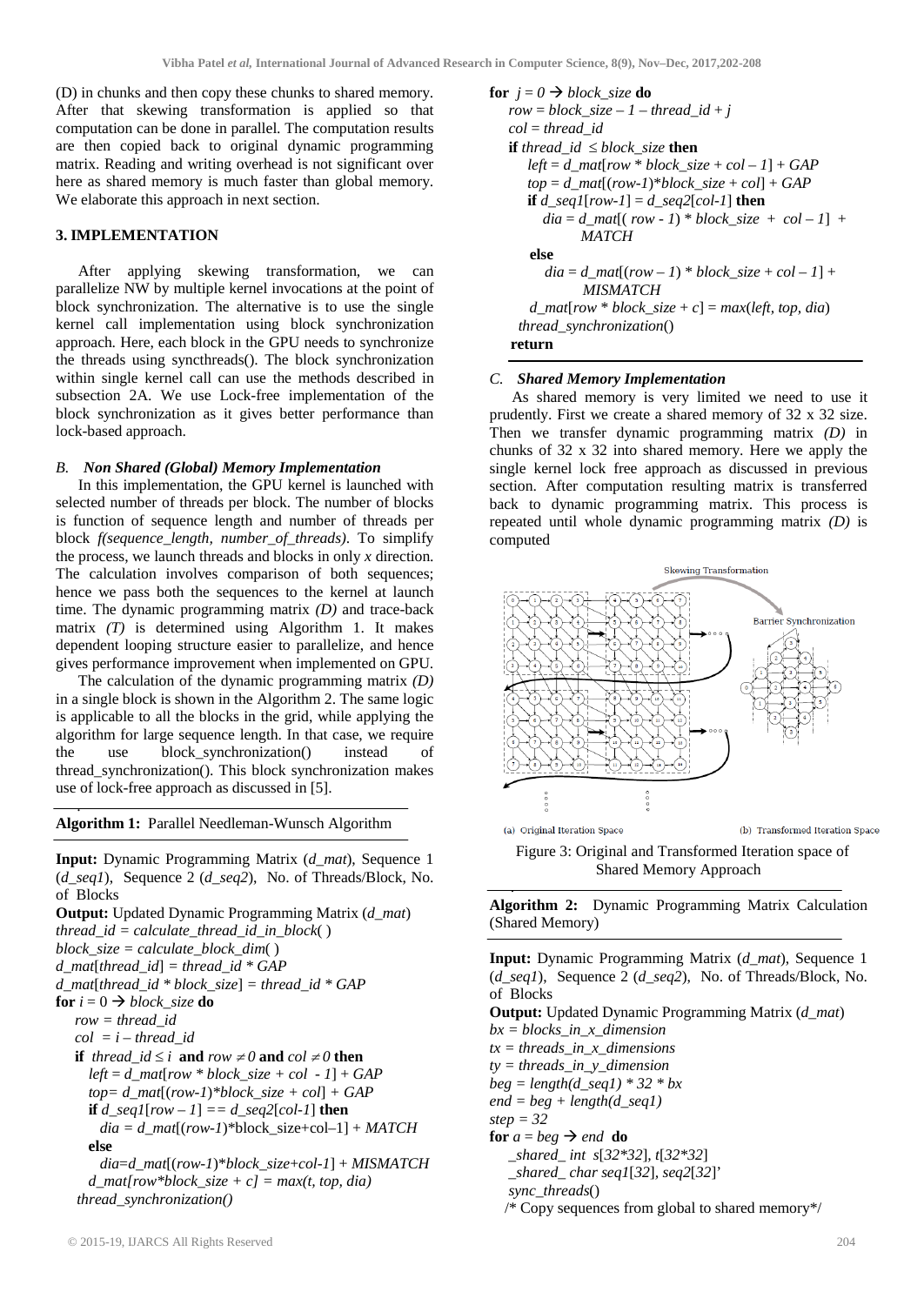*size = blocks\_in\_x\_dim \* grids\_in\_x\_dim grid\_size = grid\_dim\_x blk\_size = block\_dim\_x blk\_id = block\_id\_x thread*  $id = calculate$  *thread id in block() block\_size = calculate\_block\_dim() s*[*thread\_id*] *= thread\_id \* GAP*  $s[thread\ id * block\ size] = thread\ id * GAP$ **for**  $i = 1 \rightarrow block$  size **do**  *row = thread\_id col = i – thread\_id* **if** *thread\_id*  $\leq$  *i* **and**  $row \neq 0$  **and**  $col \neq 0$  **then**  $left = s[row * block_size + col - 1] + GAP$  $top = s[(row - 1) * block \text{ size } + col] + GAP$ **if** seq1[row – 1] = seq2[col – 1] **then**  $dia = s[(row-1)*block\_size + col-1] + MATCH$  **else** *dia*=s[(*row-1*)\**block\_size*+*col*-*1*] + *MISMATCH*  $s[row * block_size + col] = max(left, top, dia)$  *sync\_threads() d\_mat* $[a + length(seq1) * ty + tx] = s[ty * 32 + tx]$ **for**  $w = 0 \rightarrow \overline{32}$  **do**  $d$  *traceback*[ $((n*32) + tx)*length(seq1)+(n*32) + w] =$  $t[tx * 32 + w]$ 

## **return**

Shared memory is made up of 32 memory banks and it is necessary to perform synchronization. We use a stride to copy values in matrix as it does not lead to bank conflicts. The algorithm of the same is shown in Algorithm 2.

As shown in the Figure 3, matrix is divided into sub matrices of 32 x 32 and copied to shared memory for computation. Arrows indicates the flow of execution.

## **4. EVALUATION AND DISCUSSION**

In this section we present the evaluation results and discuss them in detail. The execution of sequential version of the code is verified with Intel $\circledR$  Core<sup>TM</sup> i3 CPU with 6 GB of RAM and parallel implementations are verified with Tesla C2070 GPU containing 448 CUDA cores and 5376 MB of global memory for storage. We also verified our approaches with Intel $\circledR$  Xeon<sup>TM</sup> CPU with 16 GB of RAM and parallel versions are verified with Tesla K40c GPU containing 2880 CUDA cores and 12 GB of global memory storage. The execution time of a program on the GPU consists of 3 different phases:

- *1) Time to launch the kernel on the GPU*
- *2) Computation done on the GPU*
- *3) Inter block GPU communication using Block Synchronization*
- *A. Results*

We compared the execution time of this algorithm using three different approaches: Sequential (CPU), Parallel GPU based implementation with multiple kernel invocation from CPU and Parallel GPU based implementation with single kernel invocation using lock-free block synchronization. Comparison of the time taken for the execution by these three methods is shown in Figure 4. Figure 5 shows the comparison of time taken with different block size i.e. 128 x 128, 256 x 256, 512 x 512 and 1024 x 1024.

#### *B. Discussion*

As shown in Figure 4, it is evident that both parallel implementation with single kernel invocation and multiple kernel invocation perform better than the CPU based sequential implementation. These results are compared with different input sequence lengths. It is observed from the graph that with the increase in sequence length the speedup of both the parallel approaches increases.

Figure 5 shows the execution time comparison of GPU implementation with different block sizes. From the figure it is clear that if we increase the block size the performance drops slightly. Non-coalesced memory access and increase in page faults contributes in reduction of performance with the increase in number of threads per block. The device coalesced global memory loads the values into DRAM in row-wise or column-wise manner and as we are accessing the values anti-diagonally it results in increase in page faults and mismatches during memory access. This leads to performance drop and thus we obtain maximum performance with block size of 128 x 128. This also depends on the GPU architecture and memory access mechanism of the GPU, causing different optimum block sizes for different GPUs.

Figure 6 shows the speed-up of parallel GPU based single kernel invocation and multiple kernel invocation with respect to sequential method on CPU with icc and Figure 7 shows the speed-up of parallel GPU based single kernel invocation and multiple kernel invocation over sequential implementation compiled with g++ on CPU. GPU based single kernel implementation with lock-free synchronization gives the same speed-up as multiple kernel invocation with CPU based block synchronization. As the sequence length increases the speed-up also increases. We obtained speed-up of ~5.5 for the sequence

length of 32k with g++ and 2 for sequence length of 32k with icc. One observation which can be made from the performance plot is increase in the input sequence length results in increase in the speed-up gained.

As shown in Figure 6 and 7 single-kernel and multikernel invocation give same performance hence we have implemented only multi-kernel implementation using shared memory. From Figure 9 it is apparent that shared memory performs ~9 times better than sequential implementation with  $g++$  and of  $\sim$ 3 times better than sequential implementation with icc for sequence length of 32k. Figure 8 shows that our shared memory implementation on GPU is 2.2 fold faster than non shared memory based implementation.

On GPU device shared memory has bandwidth of *1.5 TB/s* and global memory has bandwidth of *150 GB/s*. Theoretically this means that shared memory should perform 10 times faster but due to our execution flow it does not yield that kind of results in actual scenario.

Suppose memory operation on global memory takes Tg time and on shared memory it takes Ts time hence  $Tg = 10x$ Ts. Now suppose there is matrix of 64 x 64. So it will require 64+64 Gap value fills. Now each value is compared for match and mismatch. Hence

Total\_Comparisons =  $64 \times 64 = 4096$ 

As each cell  $(i, j)$  is dependent on  $(i-1, j)$ ,  $(i, j-1)$  and  $(i-1, j-1)$ . So,

Total reads =  $4096 \times 3$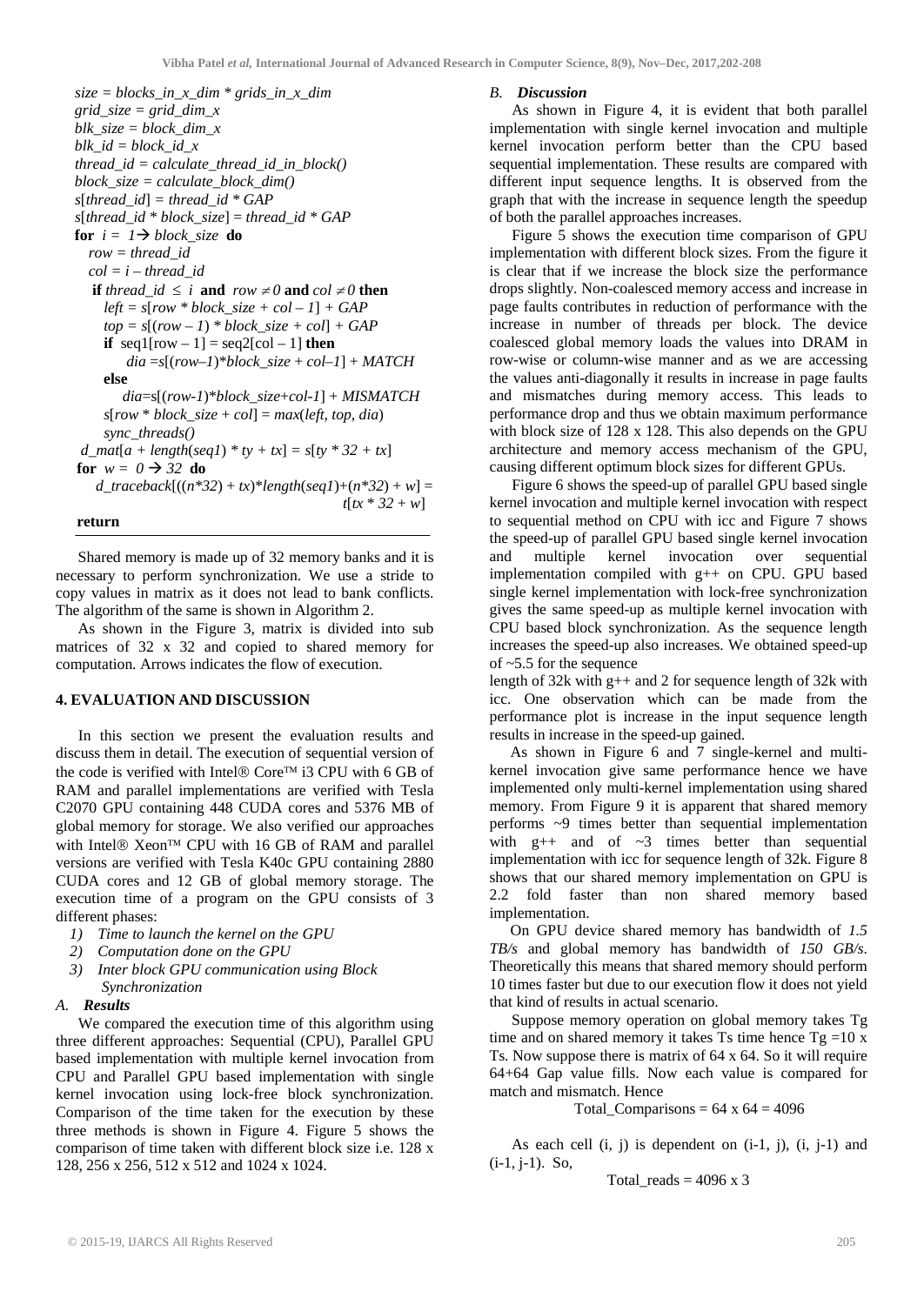The last total 4096 write operations will be performed to fill whole matrix. Therefore incorporating all these results in O(20736 x Tg). Now for shared memory we apply it on submatrix of 32 x 32. Whole calculation is done as above and we will have O(5184 x Ts).

In addition, we are reading pairs from global to shared memory and writing the whole matrix back to global memory when computed. Therefore our shared memory execution will be  $O(5184 \times T_s + 1088 \times T_g)$ . This is for one submatrix, to compute whole matrix we have to compute 4 submatrix, consequently our execution will be O(20736 x Ts  $+ 4352$  x Tg).

Now as we know that  $Tg = 10x$  Ts putting these value we get shared memory execution complexity as O(64256 x Ts) and global memory execution complexity as O(207360 x Ts). This means speed up of 3 times in an ideal situation. But due to execution dependencies this algorithm does not produce realistic results. In skewing transformation as the size increases, more parallelization can be exploited which is evident from results. Initially speed up is not much but as we increase the sequence length it increases and we have got speed up of 2.3 for sequence length of 32k.

## **5. RELATED WORK**

Needleman-Wunsch [1] and Smith-Waterman [2] are two well known dynamic programming based algorithms developed in the 70s and early 80s to detect similarity between a pair of DNA/protein sequences. BLAST [6] is the most commonly used sequence alignment program for a pair wise alignment. It is based upon the principle of hashing small matching sequences and then extending the hash matches to create high-scoring segment pairs until the highest possible score is obtained. BLAST is faster than any dynamic programming based approach. However, it does not guarantee the optimal alignment of the query and database as dynamic programming.



Figure 4: Execution time of CPU and GPU implementation



Figure 5: GPU (Shared Memory Execution time for varying block size



Figure 6: Speedup of Single Kernel/Multi-Kernel Non-Shared



Figure 7: Speedup of Single Kernel/Multi-Kernel Non-Shared GPU over CPU  $(g_{++})$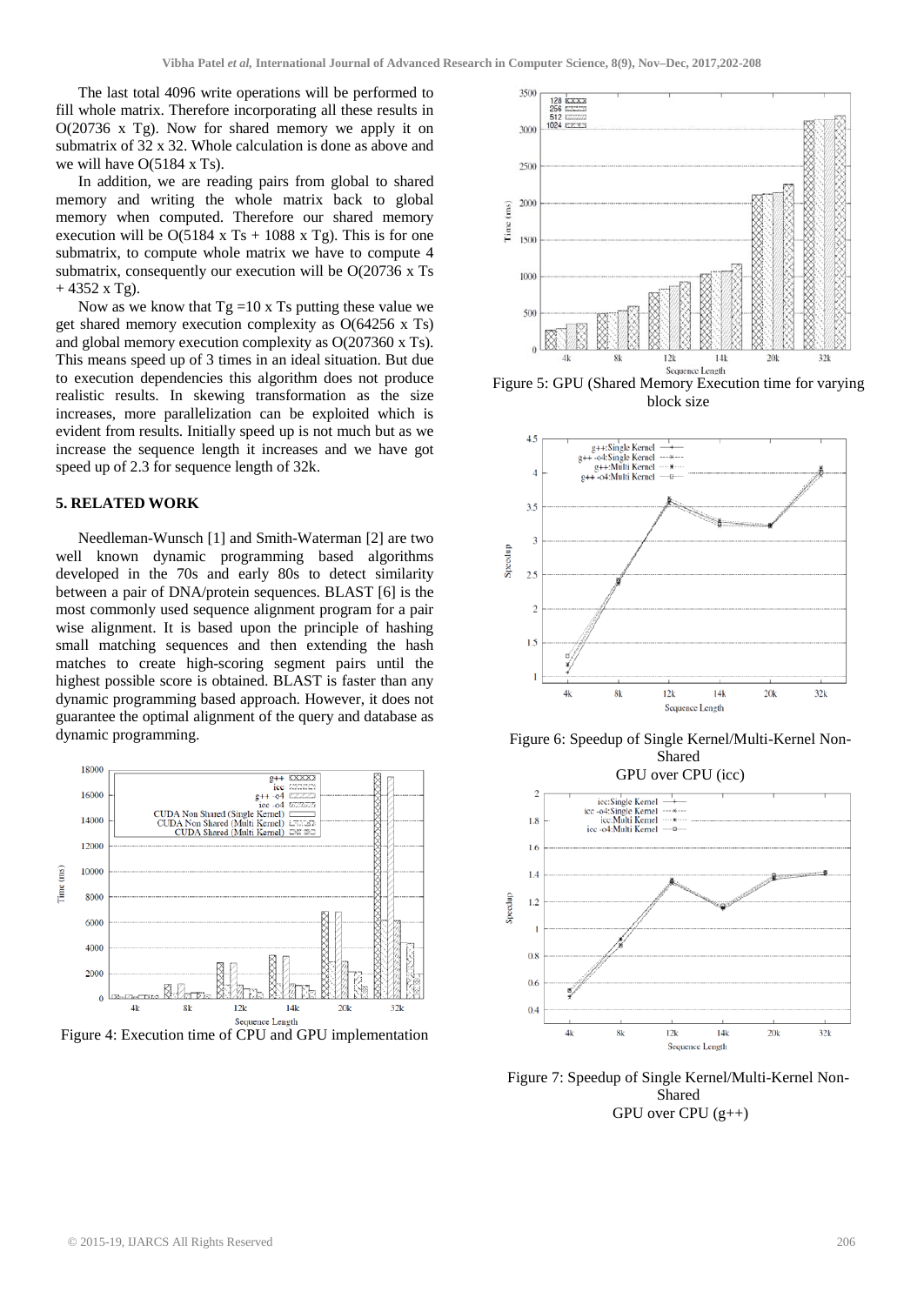

Figure 8: Speedup of Shared Memory over Non-Shared Memory



Figure 9: Speedup of Shared Memory Multi-Kernel

CS-BLAST [7] a protein sequence search tool is an extension of BLAST, which is based on context-specific mutation probabilities. Several researchers have developed parallel versions of the Smith-Waterman algorithm that are suitable for Graphics Processing Units (GPUs) [8], [9], [10], [11], [12]. Zheng et. Al. [13] introduced a metric based approach to estimate the performance of compute-bound GPU kernels with control flow divergence. The thread regrouping algorithms further make use of the metric based value function.

An efficient GPU based implementation of Multiple Sequence Alignment is given by Liu et. al. [14]. They reformulated the compute intensive stage of CLUSTAL-W, so that it suits the GPU architecture. It involves parallelizing the Needleman-Wunsch algorithm. An efficient implementation of Needleman Wunsch algorithm on graphics processing unit is also presented in [15]. Our approach differs from the one presented in [15] by the use of lock free and lock based approaches for block synchronization on GPU. Our approach for parallelizing the Needleman-Wunsch algorithm differs by using skewing transformation on the original data access pattern to exhibit the inherent parallelism existing in the code.

A shared memory implementation of Needleman-Wunsch is presented in [16] by Shivaram Venkataraman,

Reza Farivar, Harshit Kharbanda, Roy Campbell for pairwise alignment. They have modified the original NW algorithm to make it two pass process. In first pass original dynamic programming matrix is divided into quadrants by computing only boundary values of quadrants using original NW algorithm and in second pass all these quadrants are processed in shared memory simultaneously. The results are very impressive.

Another shared memory approach presented by Siriwardena and Ranasinghe in [17] is improvement over the sequential approach up to 4.2 times. It uses blocking strategy in minor diagonals which copies minor diagonal blocks in shared memory and computes the results and copies back to global memory. Here they have used barrier synchronization in shared memory for threads. Our approach differs from this with skewing transformation which changes iteration space to improve performance in parallel.

## **6. CONCLUSION**

In this research, we used CUDA enabled GPU to improve the performance of the Needleman-Wunsch algorithm. Although, the data level parallelism in Needleman-Wunsch algorithm is low, the data dependencies are such that skewing transformation technique is used to solve antidiagonal dependencies. Using this approach, we achieved a speed-up of ~6 using multiple kernel GPU implementation as compared to CPU based implementation. The single kernel, lock-free block synchronization technique gave a speed-up of 6 over CPU based implementation. The speed-up increases with the increase in the sequence length. Shared memory implementation gave speed up almost double of our GPU implementation for sequence length more than 12k. Our CPU results of Intel C Compiler (icc) gave 3 times speed up compared to CPU sequential code. This result clearly acknowledges the effective use of GPU hardware for computation.

## **REFERENCES**

- [1] S. B. Needleman and C. D. Wunsch, "A general method applicable to the search for similarities in the amino acid sequence of two proteins," Journal of molecular biology, vol. 48, no. 3, pp. 443–453, 1970.
- [2] T. F. Smith and M. S. Waterman, "Identification of common molecular subsequences," Journal of molecular biology, vol. 147, no. 1, pp. 195–197, 1981.
- [3] A. Layeb, S. Meshoul, and M. Batouche, "A hybrid method for effective multiple sequence alignment," in . IEEE Symposium on Computers and Communications, 2009. ISCC 2009, pp. 970–975.
- [4] "NVIDIA CUDA Programming Guide, Version 4.2." [Online]. Available: http://developer.download.nvidia.com/compute/DevZone/docs /html/C/doc/CUDA C Programming Guide.pdf
- [5] A. Chaudhary, D. Kagathara, and V. Patel, "A gpu based implementation of needleman-wunsch algorithm using skewing transformation," in Eighth IEEE International Conference on Contemporary Computing (IC3), 2015, pp. 498–502.
- [6] S. F. Altschul, W. Gish, W. Miller, E. W. Myers, and D. J. Lipman, "Basic local alignment search tool," Journal of molecular biology, vol. 215, no. 3, pp. 403–410, 1990.
- [7] C. Angerm  $\Box$ uller, A. Biegert, and J. Soding, "Discriminative modelling of context-specific amino acid substitution